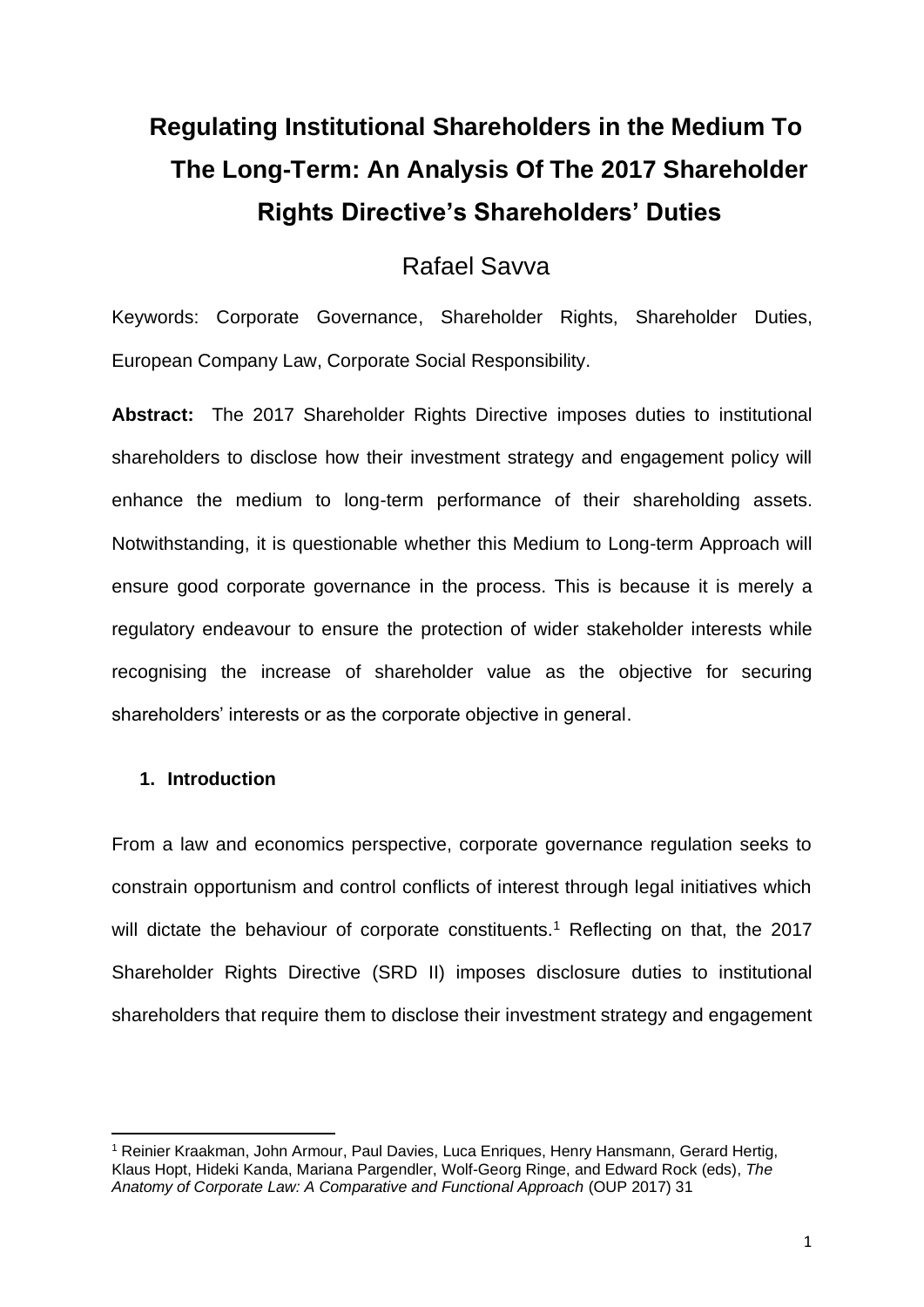policy.<sup>2</sup> In comparison with similar regulatory attempts to impose such duties though, the SRD II requires institutional shareholders to disclose within their investment strategy and engagement policy the extent their actions will contribute to the medium to long-term performance of their assets by taking into account the medium to longterm financial and non-financial performance of the investee company (henceforth called the 'Medium to Long-term Approach'). In doing so, the Directive orients the exercise of shareholder power based on the Medium to Long-term Approach in an effort to enhance shareholder participation in corporate governance on a basis where shareholder rights are to be exercised responsibly to influence the adoption of good corporate practices.

The SRD II has been much celebrated in policy and practice for its aspiration of making shareholders more active and responsible.<sup>3</sup> Nevertheless, academic literature so far has been sceptical on the extent SRD's imposition of shareholder duties or the policy initiative behind them will efficiently make shareholders more active and responsible in exercising their rights.<sup>4</sup> This Article seeks to contribute to the scepticism surrounding the effectiveness of SRD II's shareholder duties by arguing that the Medium to Longterm Approach lies on contestable theoretical foundations for it to be envisaged as a credible basis for assessing the extent good corporate governance practices will be adopted as a result of shareholder engagement. By arguing as such, this Article

<sup>2</sup> Directive of the European Parliament and of the Council 2017/828 of 17 May 2017 amending Directive 2007/36/EC as regards the encouragement of long-term shareholder engagement [2017] OJ L 132 (SRD II)

<sup>&</sup>lt;sup>3</sup> Hanne S. Birkmose, 'From Shareholder Rights To Shareholder Duties – A Transformation Of Eu Corporate Governance In A Sustainable Direction?' (2018) 5 (2) Journal for International and European Law, Economics and Market Integrations 69, 72-73

<sup>4</sup> Ibid; Deirdre Ahern, 'The Mythical Value of Voice and Stewardship in the EU Directive on Long-term Shareholder Engagement: Rights Do Not an Engaged Shareholder Make' (2018) 20 Cambridge Yearbook of European Legal Studies 88; Christoph Van der Elst, 'Shareholder Engagement Duties: the European Move Beyond Stewardship' in Hanne S. Birkmose and Konstantinos Sergakis (eds) *Enforcing Shareholder Duties* (2019 Edward Elgar), 60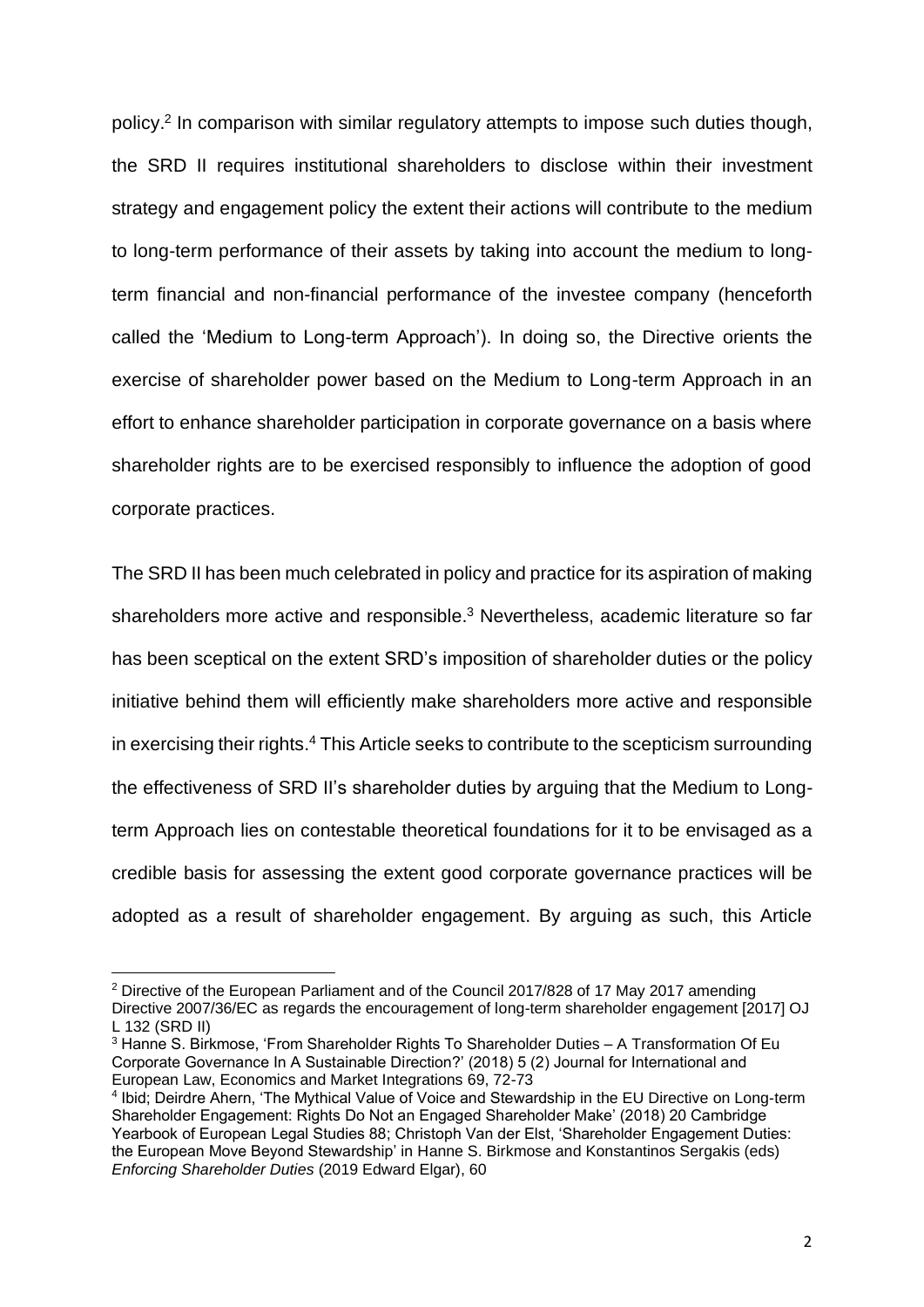questions the extent the duties imposed by SRD II will ensure that shareholders will actually adopt practices that will influence the promotion of good governance.

The Article is divided as follows: Section 2 will outline the SRD II's provisions regarding the duties imposed on institutional shareholders and outline the theoretical rationale behind the adoption of the Medium to Long-term Approach. Section 3 will dissect the Medium to Long-term Approach's rationale and question its validity with regards to regulating good corporate governance. Section 4 will outline that the Medium to Longterm Approach is nothing more than a regulatory endeavour to ensure that wider stakeholder interests will be safeguarded while recognising that shareholder rights are exercised for increasing shareholder value. In doing so, Section 4 will question the extent the increase of shareholder value is an appropriate corporate objective or an objective where shareholder rights are expected to confer wider impact in corporate governance. As such, Section 5 will conclude that the real task for corporate governance regulation is the identification of objectives that are actually oriented towards the adoption of good corporate governance practices.

#### **2. The Medium to Long-term Approach under SRD II**

The aftermath of the 2008 financial crisis led the Commission to reiterate its longstanding position that boards cannot efficiently self-monitor managerial inefficiencies; and that accountability in corporate governance is needed to secure good business practices. <sup>5</sup> Such a realisation was a catalyst for the EU's regulation of shareholder rights via the SRD II to improve accountability in corporate governance. The policy behind SRD II's implementation is not a new phenomenon, as it resembles similar

<sup>&</sup>lt;sup>5</sup> European Commission, 'Action Plan: European company law and corporate governance - a modern legal framework for more engaged shareholders and sustainable companies' (2012) COM/2012/0740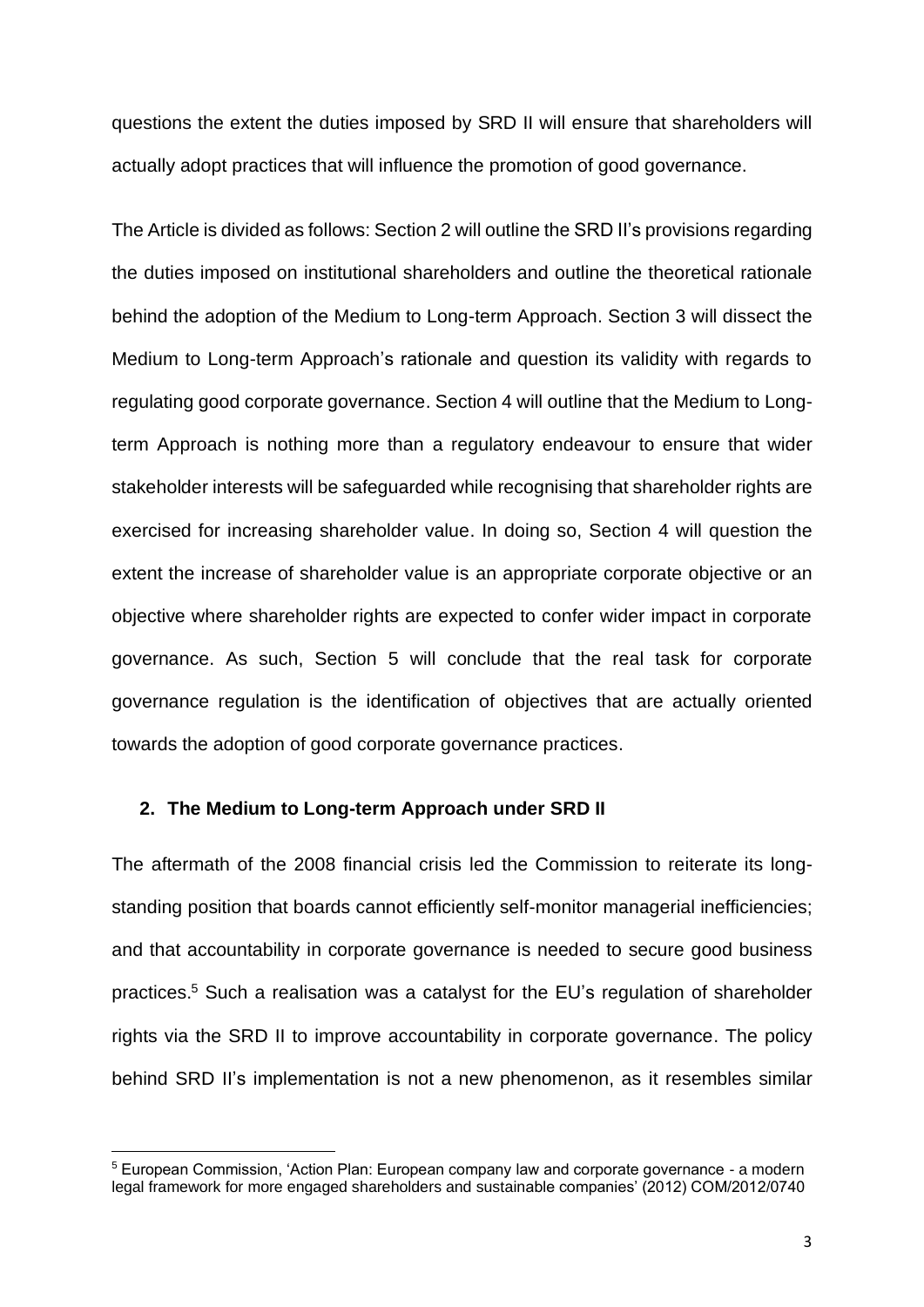calls for increasing shareholder power at the national level to ensure sustainability in corporate governance and increase corporate social responsibility. 6 Indeed, as with other regulatory approaches that encourage more active shareholder engagement, the SRD II amends the 2007 Shareholder Rights Directive to enhance and encourage the exercise of shareholder rights.<sup>7</sup> This includes the introduction of a vote for a number of related party transactions and directors' remuneration;<sup>8</sup> the provision of rules for the identification of shareholders; $9$  and mandatory disclosure of information requirements to the shareholders by the company.<sup>10</sup>

The amendments made by the SRD II though add another dimension to regulating active shareholder engagement by prescribing the standard upon which institutional shareholders should exercise their rights through the introduction of several disclosure duties. Under Article 3h of the amended 2007 Shareholder Rights Directive, institutional shareholders will now have to disclose on an annual basis how the investment strategy they adopt and its implementation is consistent with their longterm liabilities and contributes to the medium to long-term performance of their assets.<sup>11</sup> In the case where asset managers invest on behalf of institutional

<sup>6</sup> Hanne S. Birkmose, 'Forcing Shareholder Engagement: Theoretical Underpinning and Political Ambitions' (2018) 29 (4) European Business Law Review 613, 616-622; Jennifer Hill, 'Visions and Revisions of the Shareholder' (2000) 48(1) The American Journal of Comparative Law 39, 59-64; Iris H-Y Chiu and Dionysia Katelouzou, 'Making a Case for Regulating Institutional Shareholders' Corporate Governance Roles' (2017) King's College London Dickson Poon School of Law Legal Studies Research Paper Series: Paper No. 2017-13, available at SSRN at [https://papers.ssrn.com/sol3/Delivery.cfm/SSRN\\_ID2926963\\_code2159956.pdf?abstractid=2896748&](https://papers.ssrn.com/sol3/Delivery.cfm/SSRN_ID2926963_code2159956.pdf?abstractid=2896748&mirid=1)

[mirid=1](https://papers.ssrn.com/sol3/Delivery.cfm/SSRN_ID2926963_code2159956.pdf?abstractid=2896748&mirid=1) (accessed June 10, 2019). <sup>7</sup> See for example The UK Stewardship Code, Financial Reporting Council (2012), at [https://www.frc.org.uk/getattachment/d67933f9-ca38-4233-b603-3d24b2f62c5f/UK-Stewardship-](https://www.frc.org.uk/getattachment/d67933f9-ca38-4233-b603-3d24b2f62c5f/UK-Stewardship-Code-(September-2012).pdf)[Code-\(September-2012\).pdf;](https://www.frc.org.uk/getattachment/d67933f9-ca38-4233-b603-3d24b2f62c5f/UK-Stewardship-Code-(September-2012).pdf) The Dodd–Frank Wall Street Reform and Consumer Protection Act (Pub.L. 111–203, H.R. 4173) (US Federal Act)

<sup>8</sup> Directive of the European Parliament and of the Council 2007/36/EC of 11 July 2007 on the exercise of certain rights of shareholders in listed companies (2007) OJ L 184 (as amended by the SRD II), Articles 9a-9c

<sup>9</sup> ibid, Article 3a

<sup>10</sup> ibid, Article 3b

<sup>&</sup>lt;sup>11</sup> ibid, Article 3h(1)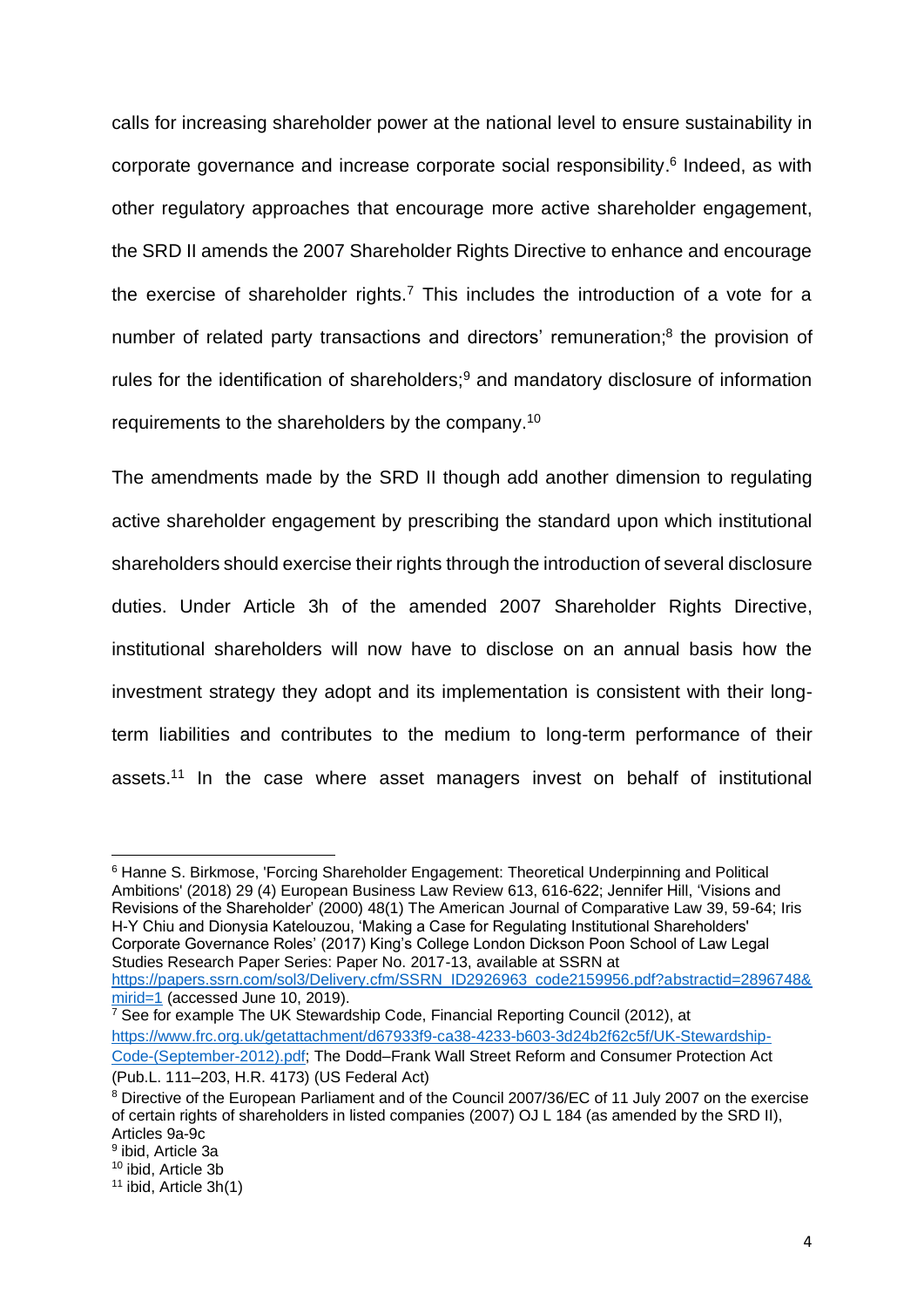shareholders, Article 3h further requires the disclosure of, inter alia, the means the asset manager's decisions are aligned with the investment strategy and the long-term liabilities of the institutional shareholder; the timeline of its implementation; the basis on which investment decisions are made for the medium to long-term financial and non-financial performance of the investee company; and outlining any clashes the investment strategy will have with the institutional shareholder's engagement policy in the investee company.<sup>12</sup>

In addition, Article 3g requires institutional shareholders on a comply-or-explain basis to disclose an engagement policy that describes how shareholder engagement is integrated within the investment strategy adopted by the institutional shareholder and the means it is being implemented.<sup>13</sup> Such an engagement policy must outline how institutional shareholders monitor investee companies and exercise shareholder rights on the basis of the financial and non-financial performance of the company; in addition to considering governance matters that have an impact at wider stakeholder interests and the environment.<sup>14</sup> Based on the investment strategy and the means the engagement policy will be integrated into it therefore, the SRD II recognises that shareholders must undertake their investment practices and engage in exercising their rights based on the medium to long-term performance of the shareholders' assets, which will also take into account the medium to long-term financial and non-financial performance of the investee company.

The SRD II then aspires through this Medium to Long-term Approach to influence institutional shareholders to adopt sound investing management practices that in turn

<sup>12</sup> ibid, Article 3h (2)

<sup>13</sup> ibid, Article 3g

<sup>14</sup> ibid $\overline{)}$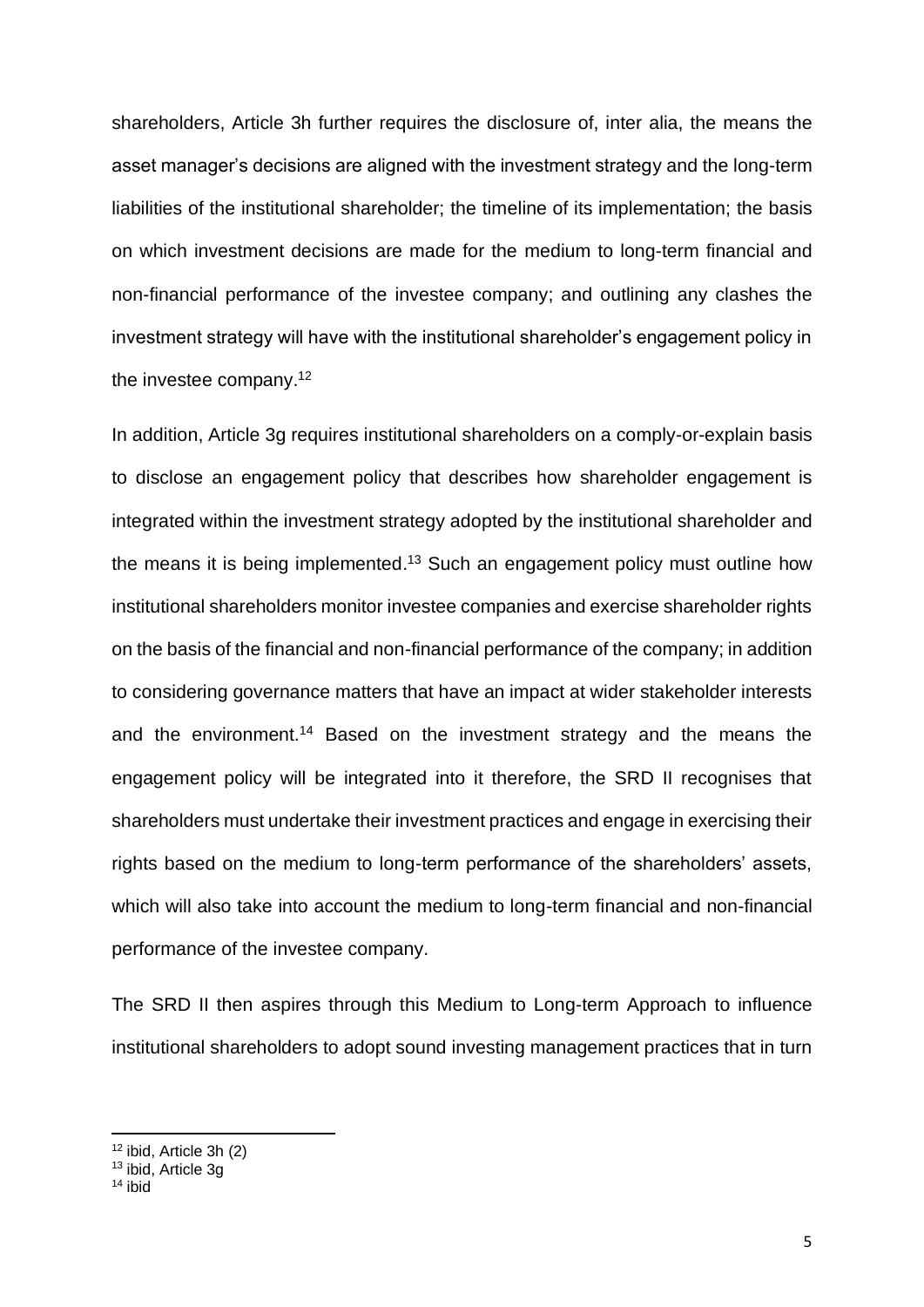will ensure the promotion of good corporate governance.<sup>15</sup> The SRD II's Recitals and the Commission's reports however do not clearly specify the rationale behind the Medium to Long-term Approach. According to the Recitals, shareholders are capable and should exercise their rights to keep directors accountable for their management and that the Medium to Long-term Approach will ensure good corporate governance in the process. <sup>16</sup> Both in theory and in practice, institutional shareholders typically develop and implement their investment strategy on the basis of the relative performance metrics they use.<sup>17</sup> The exercise of shareholder power can then contribute into maximising the performance of their portfolio assets in the investee companies, either for the benefit of their existing beneficiaries or in order to make their portfolio more competitive to attract more beneficiaries from the market.<sup>18</sup> By orienting therefore shareholder duties based on the foregoing metrics, institutional shareholders will undertake their investment strategy either to increase the shares' market value or maximise share profit returns to improve its relative performance. <sup>19</sup> In this sense, the increase of the share's market value or the maximisation of profit returns is key in determining the furtherance of the institutional shareholders' asset performance. If then such asset performance will regard the financial and non-financial performance

<sup>&</sup>lt;sup>15</sup> Ahern (n 4) 90-92. This objective was also evident prior to the implementation of SRD II. See Iris H.-Y. Chiu,' European Shareholder Rights Directive proposals: A Critical Analysis in Mapping with the UK Stewardship

Code?' (2016) 17 ERA Forum 31, 35

<sup>16</sup> SRD II [16]-[20]

<sup>&</sup>lt;sup>17</sup> Ronald J. Gilson, Jeffrey N. Gordon, 'The Agency Costs Of Agency Capitalism: Activist Investors And The Revaluation Of Governance Rights' (2013) 113 Columbia Law Review 864, 874-889 <sup>18</sup> ibid; it must be noted that such shareholder actions depend on the means and ways institutional shareholders engage with the exercise of their rights. See in general Lucian A. Bebchuk and Scott Hirst, 'Index Funds and the Future of Corporate Governance: Theory, Evidence, and Policy' (2019) European Corporate Governance Institute (ECGI) - Law Working Paper No. 433/2018; Brian R. Cheffins, John Armour, 'The Past, Present, and Future of Shareholder Activism by Hedge Funds' (2012) 37(1) Journal of Corporation Law 51, 58 Alon Brav, Wei Jiang, Frank Partnoy and Randall Thomas, 'Hedge Fund Activism, Corporate Governance, and Firm Performance' (2008) 63(4) Journal of Finance 1729

<sup>19</sup> Bernard S. Sharfman, 'A Theory Of Shareholder Activism And Its Place In Corporate Law' [2015] 82 Tennessee Law Review 792, 194-195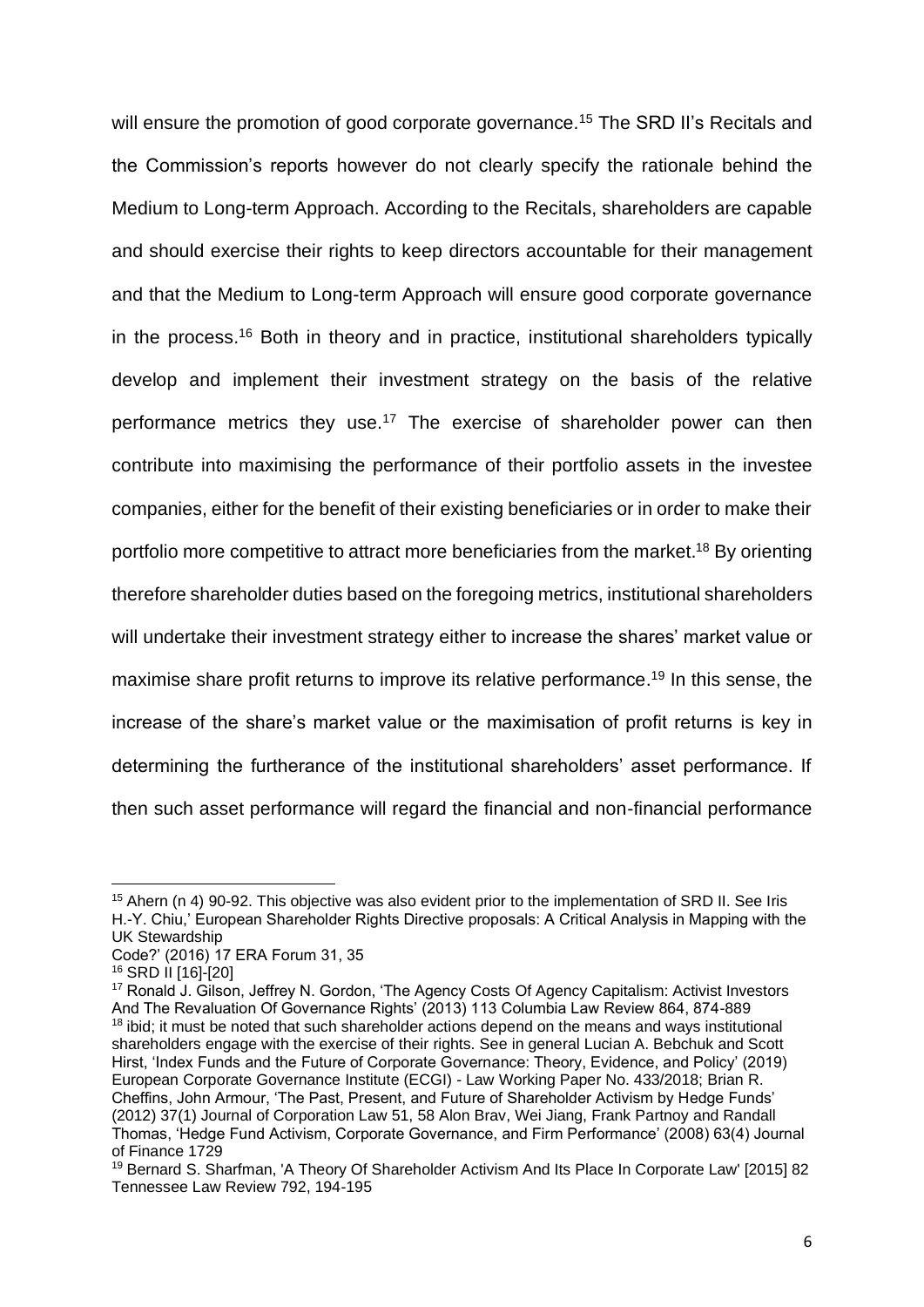of the company to comply with Articles 3g and 3h, then it is aspired that this will reflect on whether the corporate governance practices adopted can be good or bad.<sup>20</sup>

In this sense, the Medium to Long-term Approach is assumed to be key in ensuring that good corporate governance will be adopted in the process and that it will alleviate shareholder opportunism. This is because shareholders' abuse of power for opportunistic purposes has been associated with the pursuit of such power for increasing shareholder value in the short-term.<sup>21</sup> Based on this short-termism thesis, shareholder power is used to influence the management to adopt practices that will maximise the share's market value or accumulate better profits in the short-term without considering the furtherance of sustainable business practices in the process.<sup>22</sup> If, therefore, the shareholders' asset performance and the company's financial and non-financial performance stand as good metrics of maximising shareholder value; and if the pursuit of such power based on these indicators will be reflective on the adoption of good corporate governance practices; then the Medium to Long-term Approach is assumed that it will lead to the adoption of good corporate governance practices that can further wider social and environmental issues arising from corporate activities. 23

### 3. **Objections to the Medium to Long-Term Approach**

For the Medium to Long-term Approach to meet the SRD II's policy objectives, two key conditions must be met. Firstly, the pursuit of increasing the share's market value or the maximisation of profit returns based on the Medium to Long-term Approach must

<sup>&</sup>lt;sup>20</sup> Bernard S. Sharfman, 'Activist Hedge Funds In A World Of Board Independence: Creators Or Destroyers Of Long-Term Value?' (2015) Columbia Business Law Review 814, 831-838 <sup>21</sup> Iman Anabtawi, 'Some Skepticism About Increasing Shareholder Power' (2006) 53 UCLA Law Review 561, 564; Marcel Kahan & Edward B. Rock, 'Hedge Funds in Corporate Governance and

Corporate Control, (2007) 155 University of Pennsylvania Law Review 1021, 1087  $22$  ibid

<sup>23</sup> Sharfman (n 20) 831-838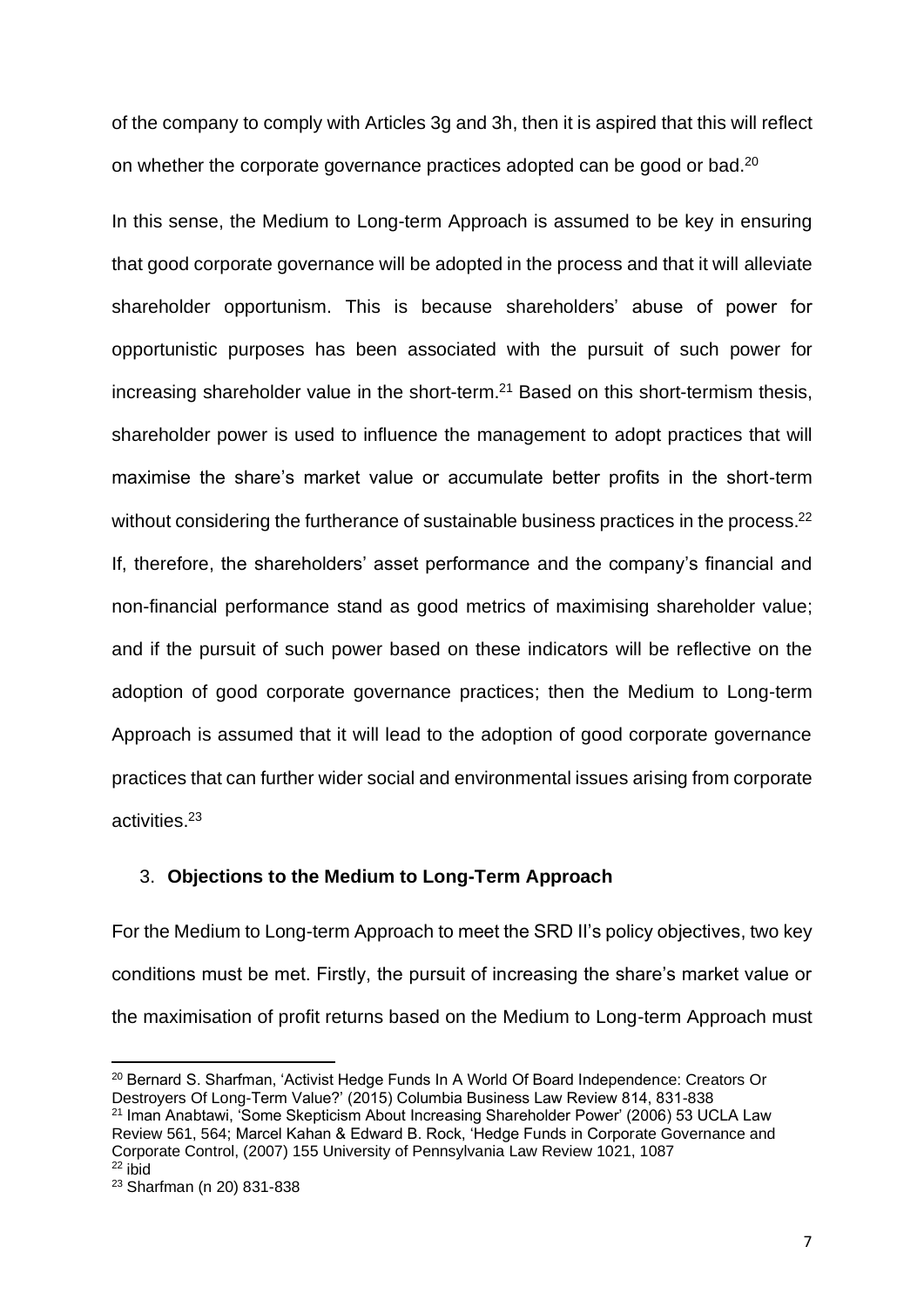differ from pursuing both metrics in the short-term for shareholders to choose the former. Secondly, the pursuit of both metrics with an orientation to the Medium to Longterm Approach must ensure that good corporate governance procedures are adopted in the process. $24$ 

Despite the aspirations of the SRD II, the extent either of the conditions are met from a theoretical standpoint is vague and unclear. If shareholders exercise their rights based on the Medium to Long-term Approach to pursue the increase of the share's market value, they must be able to configure the medium to long-term value of the share in the market over a set period of time to pursue it accordingly. For this to hold theoretically, the Efficient Capital Market Hypothesis (ECMH) must be inapplicable. ECMH claims that the market is efficient to the point where investors cannot outperform it.<sup>25</sup> This is because the market value of the share is claimed that it fully reflects the rational assessment of the share's fundamental value based on all available information in the market at the time. <sup>26</sup> ECMH establishes its claim by assuming that investors in the market will value such shares rationally for the market to be efficient.<sup>27</sup> In the case there is some irrationality for the prices to differ, such values will cancel each other out and the market will remain efficient.<sup>28</sup> If such irrationality is made on a major scale, ECMH claims that rational arbitrageurs can

<sup>&</sup>lt;sup>24</sup> Bernard S. Black, 'Agents Watching Agents: The Promise of Institutional Investor Voice' (1992) 39 UCLA Law Review 811, 830- 835; Thomas Lee Hazen, 'The Short-Term/Long-Term Dichotomy and Investment Theory: Implications for Securities Market Regulation and for Corporate Law' (1991) 70 North Carolina Law Review 137, 140

 $25$  Eugene F. Fama, 'Efficient Capital Markets: A Review of Theory and Empirical Work' Author(s) (1970) 25(2) The Journal of Finance 383, 384- 385; 387

<sup>26</sup> ibid

<sup>27</sup> Ibid 386

<sup>28</sup> ibid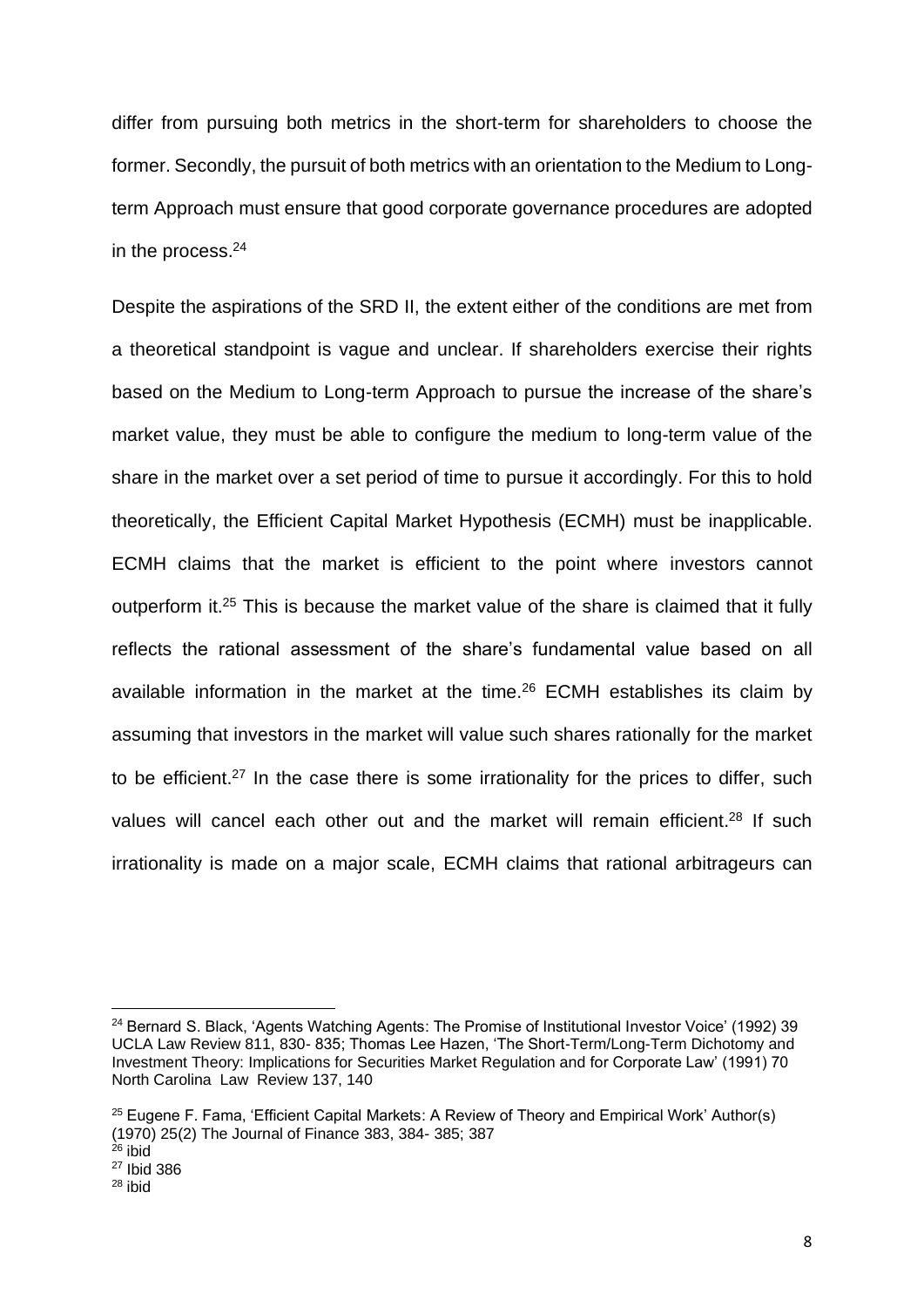value the same or essentially similar shares at advantageously different prices to bring the value back to its rational price and make therefore the market efficient again.<sup>29</sup>

Thus, for the Medium to Long-term Approach to stand, neither of the claims posed by ECMH must hold: the market must be inefficient enough for shareholders to be able to outperform it and choose the furtherance of the share's medium to long-term value over the short-term increases of such value made by irrational investors. Support for the existence of market inefficiency is found in the literature of behavioural finance. $30$ Behavioural finance outlines that the market can in many ways be systematically inefficient by establishing that the valuation of the shares in the market is irrational.<sup>31</sup> For example, externalities such as accounting malpractices can tamper the quality of information available in the market to the point where rational valuations are unable to be made in the first place. Additionally, share valuation may be affected by psychological impulses that leads investors towards irrational investing, or may be irrationally made as a result of relying on variable information that does not necessarily relate to rational expectations of the share's value in the market.<sup>32</sup>

Behavioural finance also disclaims the effectiveness of arbitrage to achieve efficiency in the market. For the arbitrage to be successful, arbitrageurs must first be able to value rationally the same shares or substantially similar shares in comparison to the rest of the participants in the market. Even if arbitrageurs are rational, behavioural finance claims that their actions rely heavily on the extent they are able to identify similar or substantially similar shares and their willingness to take an idiosyncratic risk to buy such shares at advantageously different prices.<sup>33</sup> Hence, the extent arbitrage

<sup>&</sup>lt;sup>29</sup> William, Sharpe, Gordon Alexander, *Investments* (6<sup>th</sup> edn, 1998 Prentice Hall) 85-108.

<sup>30</sup> Andrei Shleifer, *Inefficient Markets: An Introduction to Behavioral Finance* (2000 OUP)

<sup>31</sup> ibid

<sup>32</sup> Ibid 10-13

<sup>33</sup> ibid 13-16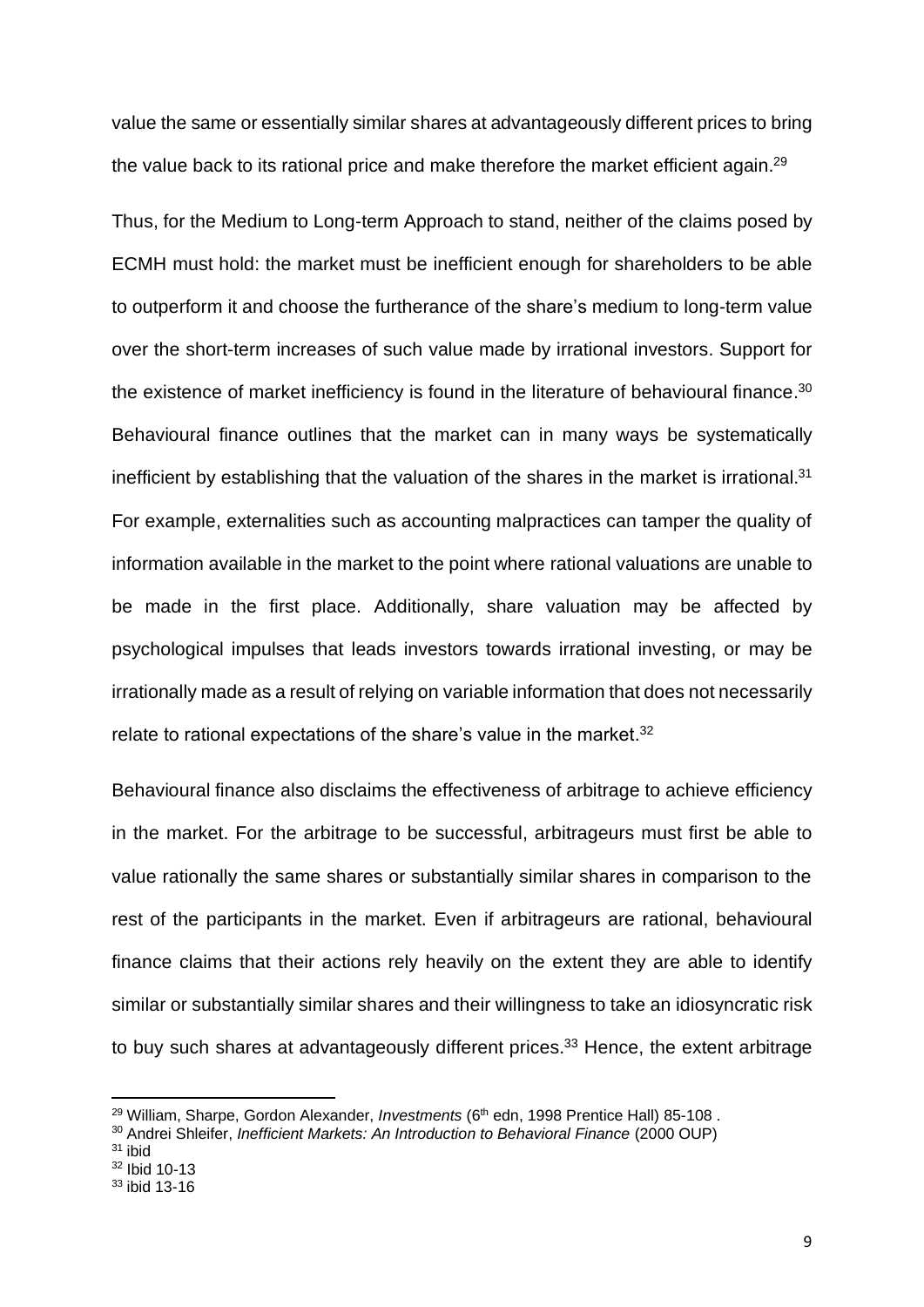is effective is questioned because of the limited scope and extent the arbitrageurs are able to take action and identify substantially similar shares, in addition to claiming that arbitrageurs will not be as risk-averse as required to undertake such an action.

Hence, based on behavioural finance, shareholders could theoretically pursue the increase of the share's market value based on the Medium to Long-term Approach that is thought it would secure sustainable corporate governance. Investors' irrationality and the limited scope of arbitrage to fix such irrationality would enable shareholders to outperform the market and configure the differences between shortterm increases and medium to-long term increases of the share's market value in the hope that pursuing the latter will lead to good corporate governance.<sup>34</sup> Such a claim though is difficult to hold for the Medium to Long-term Approach to stand as a credible objective for the regulation of shareholders' duties with regards to corporate governance. Behavioural finance does not disclaim ECHM absolutely, but it merely shows the means capital markets can deviate from its norm. <sup>35</sup> Thus, the Medium to Long-term Approach would have a solid theoretical basis under behavioural finance only if the SRD II or subsequent national regulation could specify the ways the Medium to Long-term Approach should be pursued by institutional shareholders.

Nevertheless, it is unclear whether approaching the regulation of shareholders' duties in this respect will ensure that the Medium to Long-term Approach will be adequately regulated or whether it can lead to the adoption of good corporate governance practices. The systematic regulation for prescribing shareholder behaviour based on the Medium to Long-term Approach depends heavily on the principles and means

<sup>&</sup>lt;sup>34</sup> Robert Anderson, 'The Long and Short of Corporate Governance' (2015) 23 Georgetown Mason Law Review 19, 33 <sup>35</sup> ibid 35-41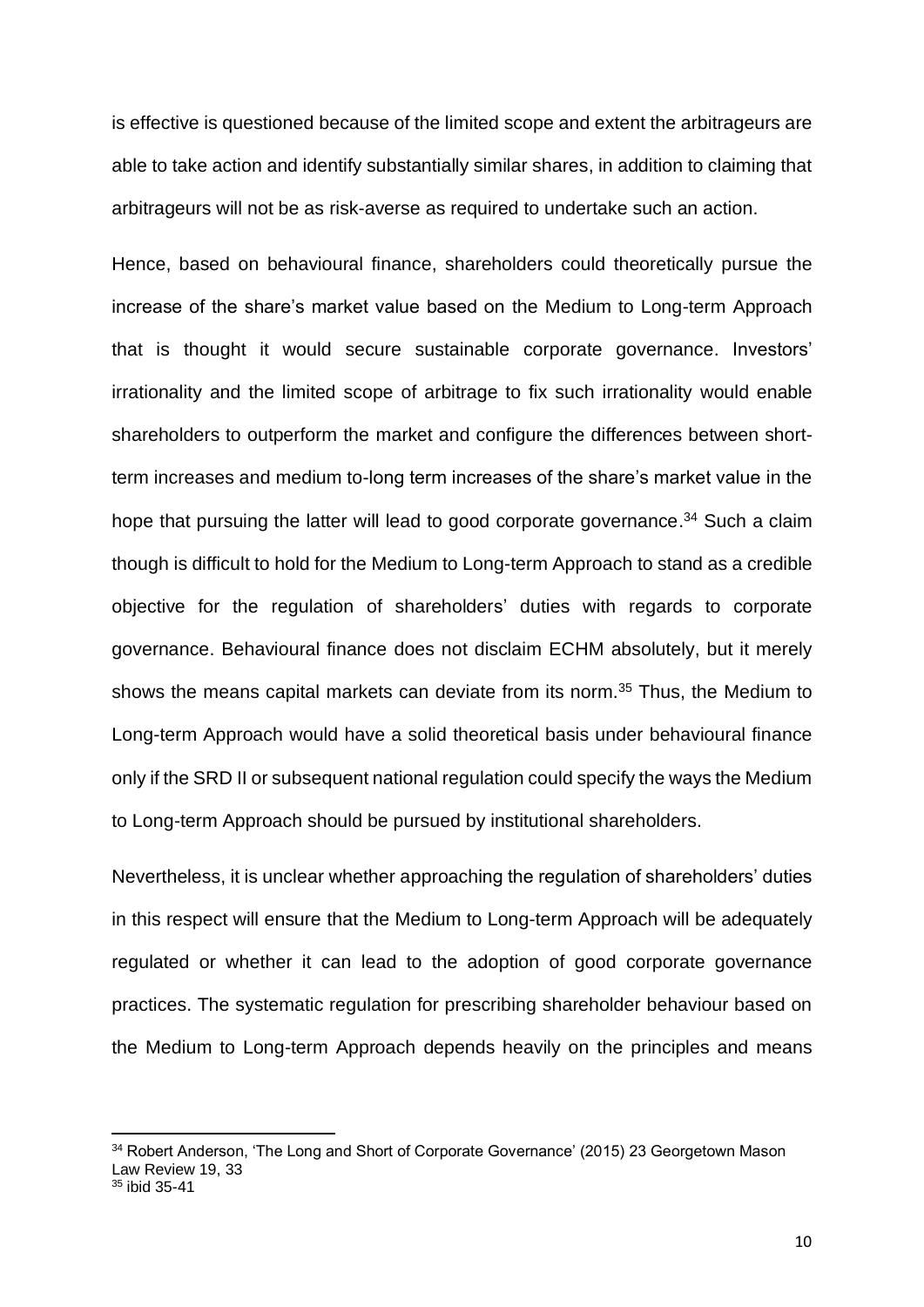Member States regulate corporate constituents' behaviour.<sup>36</sup> Each Member State however has different means to approaching such regulation.<sup>37</sup> For example, continental European States such as Germany may engage in heavy regulation of shareholder rights as a means to prescribe the basis upon which shareholders should engage in exercising their rights.<sup>38</sup> In contrast, Member States closer to the UK's model may regulate shareholder power based on the principle of the Medium to Longterm Approach, with a voluntary code of practice on a comply-or-explain basis to regulate such shareholder behaviour.<sup>39</sup>

The extent either of the approaches will be sufficient in systematically reviewing shareholder behaviour however is unclear, if not vague. This is because different regulatory approaches in reviewing shareholder behaviour based on the Medium to Long-term Approach can result in different application and interpretation of the same rule about the means shareholders would be able to pursue such power to remain compliant under national company law. Even if regulatory differences do not pose a problem, it would be a daunting task for regulators at the national level to undertake. For the effective adoption of the Medium to Long-term Approach based on behavioural finance, regulators will have to identify possible strategies and patterns shareholders typically undertake to prescribe the ways shareholders would have to act to pursue the performance of their assets in that respect.<sup>40</sup> Regulation of shareholder behaviour on this basis though would require the systematic review of shareholders' behaviour

<sup>&</sup>lt;sup>36</sup> Sigurt Vitols, 'Varieties of Corporate Governance: Comparing Germany and UK' in Peter A. Hall and David Soskice (eds), *Varieties of Capitalism: The institutional Foundations of Comparative Advantage* (2001, 0UP) 338-343

<sup>&</sup>lt;sup>37</sup> Beate Sjafjell, Andrew johnston, Linn Anker-Sørensen and David Millon, 'Shareholder primacy: the main barrier to sustainable companies' in Beate Sjåfjell , Benjamin J. Richardson (eds), *Company Law and Sustainability* (CUP, 2015)

<sup>38</sup> Vitols (n 36) 346-348

<sup>39</sup> Sjafjell, Johnston, Anker-Sørensen, Millon (n 37) 94-96

<sup>40</sup> Anderson (n 34) 37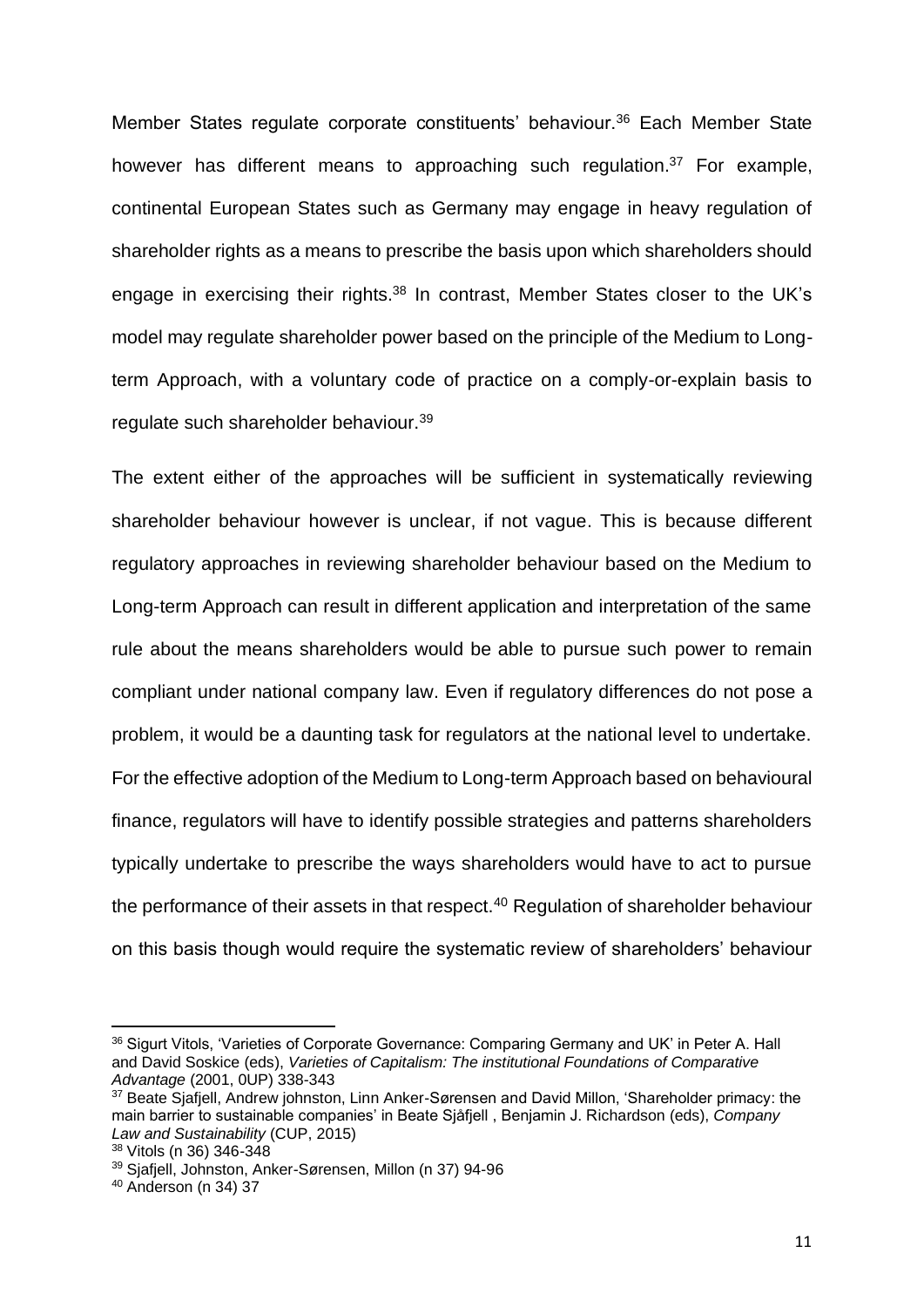in the market to conform to the changing behavioural patterns of shareholders. The problem with this is twofold: firstly, it may tamper the means and ways capital markets operate to the point where issues are raised with regards to financial law regulation and the extent capital markets should be free to operate with minimum regulation.<sup>41</sup> Secondly, once corporate governance regulation prescribes the behaviour shareholders must pursue based on the Medium to Long-term approach, it may cease to form part of the systematic behaviour which makes the market inefficient in the first place.<sup>42</sup> The market can then become more efficient as a result of the regulation of such shareholder power. Market inefficiency however is a prerequisite for pursuing the increase of the share's market value based on the Medium to Long-term Approach that is believed it will lead to good corporate governance.<sup>43</sup> If therefore the systematic regulation of the Medium to Long-term Approach will make the market efficient with regards to the behaviours already regulated, it will become increasingly difficult for shareholders to configure the medium to long-term value to pursue it.

This in turn means that it will become also increasingly unclear whether good corporate governance practices will be adopted in the process of pursuing the increase of such value.<sup>44</sup> For the Medium to Long-term Approach to hold, regulation must address both shareholder practices that conform to the Medium to Long-term Approach and identify how the increase of the share's market value based on it will be translated into changes at the corporate level that will reflect the adoption of good corporate governance practices. <sup>45</sup> If measuring the share's market value based on the Medium to Long-term Approach becomes increasingly difficult because of the need

<sup>41</sup> Chiu, Katelouzou (n 6) 22

<sup>42</sup> Anderson (n 34) 37

<sup>43</sup> Lucian A. Bebchuk, 'The Myth that Insulating Boards Serves Long-Term Value' (2013) 113 Columbia Law Review 1637, 1664-1665

<sup>44</sup> ibid

<sup>45</sup> Anderson (n 34) 37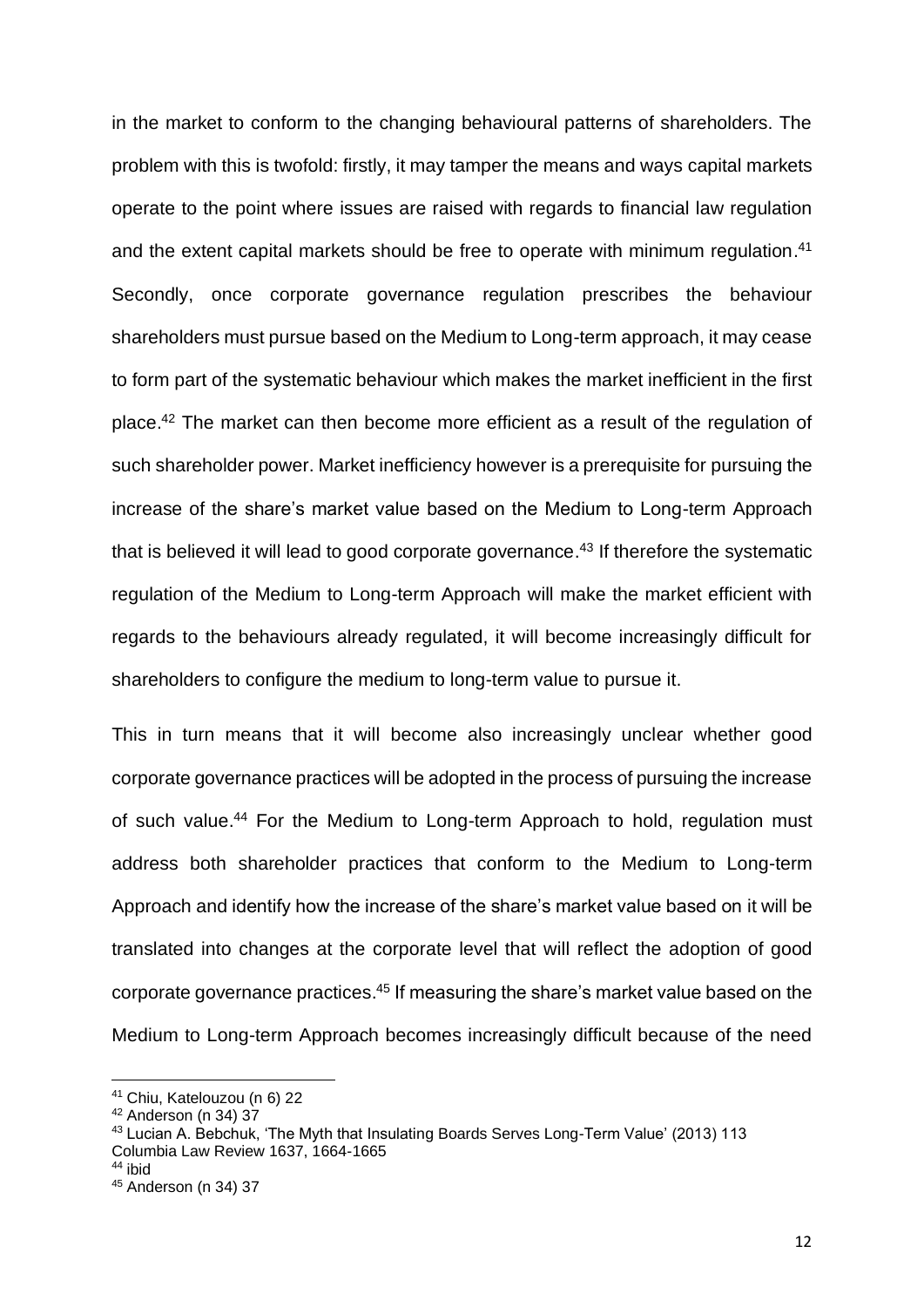for its extensive regulation, it is unclear whether there will be any positive effect in corporate governance, as it will be wholly based on their expectations about the share's market value. This however may not necessarily imply the adoption of good governance practices in the process.<sup>46</sup> The extent the Medium to Long-term Approach will influence good corporate governance may be hindered by the fact that shareholders will pursue their power for increasing the share's market value based on their expectations of what the market value of the share will be.<sup>47</sup> Any corporate governance changes made based on it will become relative to the shareholders' strategies with regards to increasing the value in the market, not on whether good governance practices are actually adopted in the process of achieving such value.<sup>48</sup>

Objections to the Medium to Long-term Approach can also be drawn from pursuing the maximisation of profit returns. As mentioned above, the Medium to Long-term Approach acts as a response to shareholders' abuse of power to accumulate more returns at the expense of good corporate governance. The Medium to Long-term Approach towards maximising profit returns however regards this problem as an issue of investment horizon. The SRD II hopes that shareholders will have regard to wider stakeholders' interests when pursuing the maximisation of profit returns based on the Medium to Long-term Approach in antithesis to pursuing the same objective in the short-term. In this way, shareholders' interests in profit maximisation based on the Medium to Long-term Approach are aspired that they will align with wider stakeholder interests in a way that corporate governance practices will conform to the need for

<sup>46</sup> ibid

<sup>47</sup> Lucian A. Bebchuk,' The Case for Increasing Shareholder Power' (2005) 118 Harvard Law Review 833, 884

<sup>48</sup> John Quiggen, *Zombie Economics: How Dead Ideas Still Walk among Us* (Princeton, New Jersey and London: Princeton University Press (2010);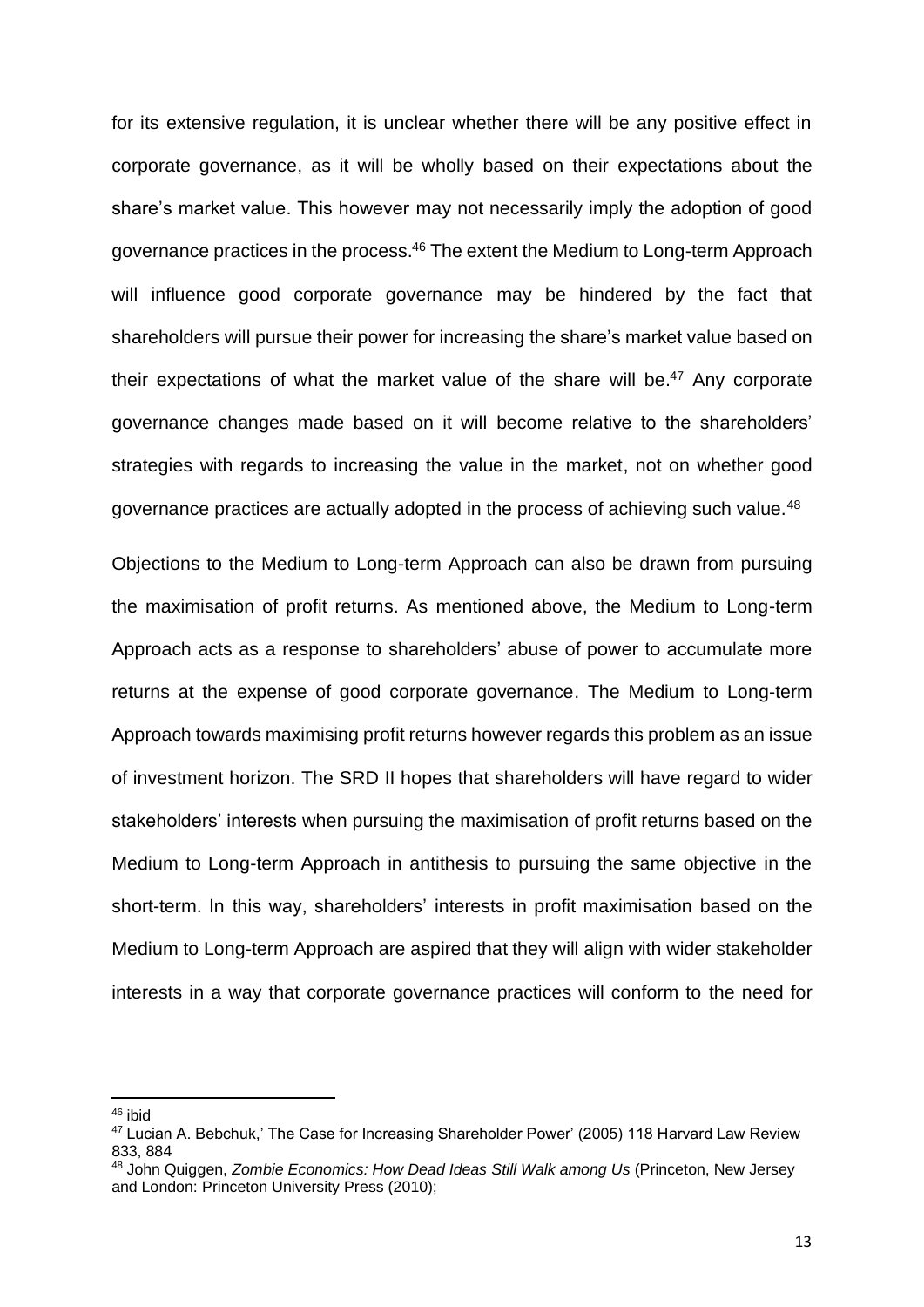having a wider social and environmental responsibility with regards to corporate activities. 49

It is true that institutional shareholders are not homogenous qua shareholders: they differ substantially from each other with regards to their investment incentives, their expectations to profit returns and governance standards to achieve such profit returns. After all, this is one of the key reasons why shareholders have various collective action problems with regards to providing accountability in corporate governance through exercising their power.<sup>50</sup> The imposition of the Medium to Long-term Approach as an investment horizon for maximising profit returns however cannot ensure whether shareholder opportunism will be alleviated. If the maximisation of profit returns is the end goal for shareholders, they may rely on information which outline the company's earnings or the earnings provided per share at the time the shareholder will decide its investment strategy and engagement policy. These earnings estimates can create an expectation that the company provides steadily an increasing rate of earnings over a set period of time.<sup>51</sup>

Nevertheless, it is difficult to resonate whether shareholders' strategies based on such information will actually promote good corporate governance practices in the process. <sup>52</sup> If profit maximisation is the prime concern of a shareholder, then a shareholder will exercise its power primarily to secure such expectation.<sup>53</sup> Whether this will include the consideration of stakeholder interests or not becomes subjective

<sup>&</sup>lt;sup>49</sup> This is also a theme adopted in UK company law under s.172 of the Companies Act 2006. See Virginia Harper Ho, "Enlightened Shareholder Value": Corporate Governance Beyond the Shareholder-Stakeholder Divide (2010) 36 Jou CORP. L. 59, 62 (2010); Andrew Keay, *The Enlightened Shareholder Value Principle and Corporate Governance* (Routledge, 2012) <sup>50</sup> Corp gov stuff.

<sup>51</sup> Marc Moore, Martin Petrin, *Corporate Governance: Law, Regulation and Theory* (2017, Palgrave), 126

 $52$  ibid

<sup>53</sup> Stephen M. Bainbridge, *Corporate Governance after the Financial Crisis* (OUP, 2012) 234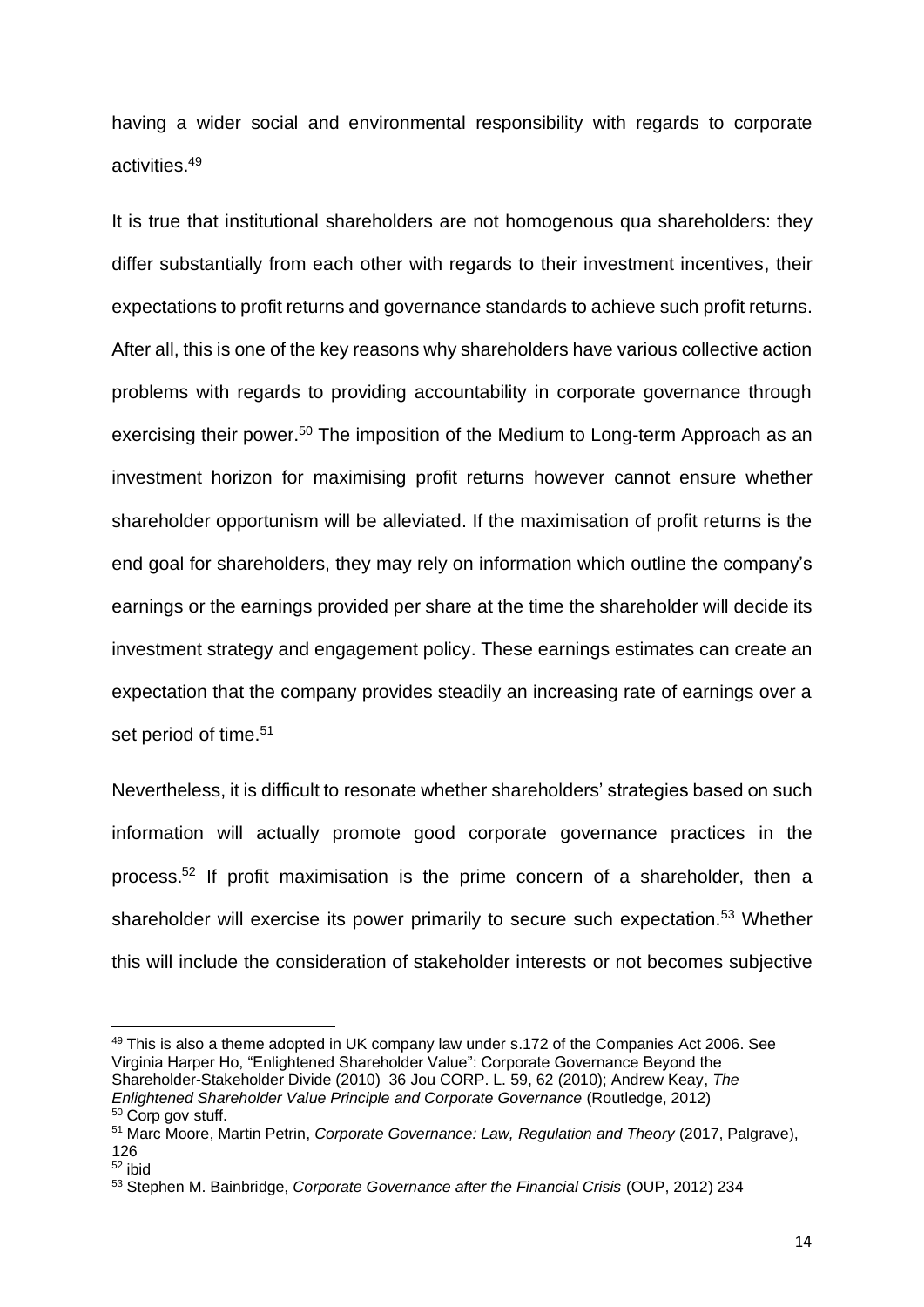to each shareholders' incentives and expectations of profit returns from its investment.<sup>54</sup> An orientation of shareholders' investment horizon based on the Medium to Long-term Approach for the maximisation of profit returns then relies on the relative expectations of shareholders with regards to such profit returns.

The difference between the short-term and the medium to long-term maximisation of profit returns for the Medium to Long-term Approach to hold however depends heavily on the extent either of the values have a negative or positive impact on corporate governance respectively.<sup>55</sup> In as much the same way as it applies in pursuing the increase of the share market value, the pursuit of maximising profit returns based on the Medium to Long-term Approach will hold only if it reflects to the corporate governance changes that are required to be made to secure it accordingly.<sup>56</sup> For this to happen, the management of the company must be oriented towards maximising profit returns by considering wider stakeholder interests as well.<sup>57</sup> Notwithstanding, it is unclear whether the directors of the company can adopt practices that will conform to the company's wider social responsibility by primarily orienting the governance of the company through the scope of maximising profit returns. This in turn makes it equally unclear whether the Medium to Long-term Approach will have a positive effect on considering and respecting wider stakeholder interests in the end.<sup>58</sup> The exercise of shareholder rights for maximising profit returns based on the Medium to Long-term Approach does not necessarily result in the adoption of better corporate governance

<sup>54</sup> ibid

<sup>55</sup> Mark J. Roe, 'Corporate Short-Termism—In the Boardroom and in the Courtroom' (2013) 68 Business Law 977, 997

<sup>56</sup> ibid

<sup>57</sup> Lynn A Stout, *The Shareholder Value Myth* (Berrett-Koehler 2013) 70

<sup>58</sup> Roe (n 55) 997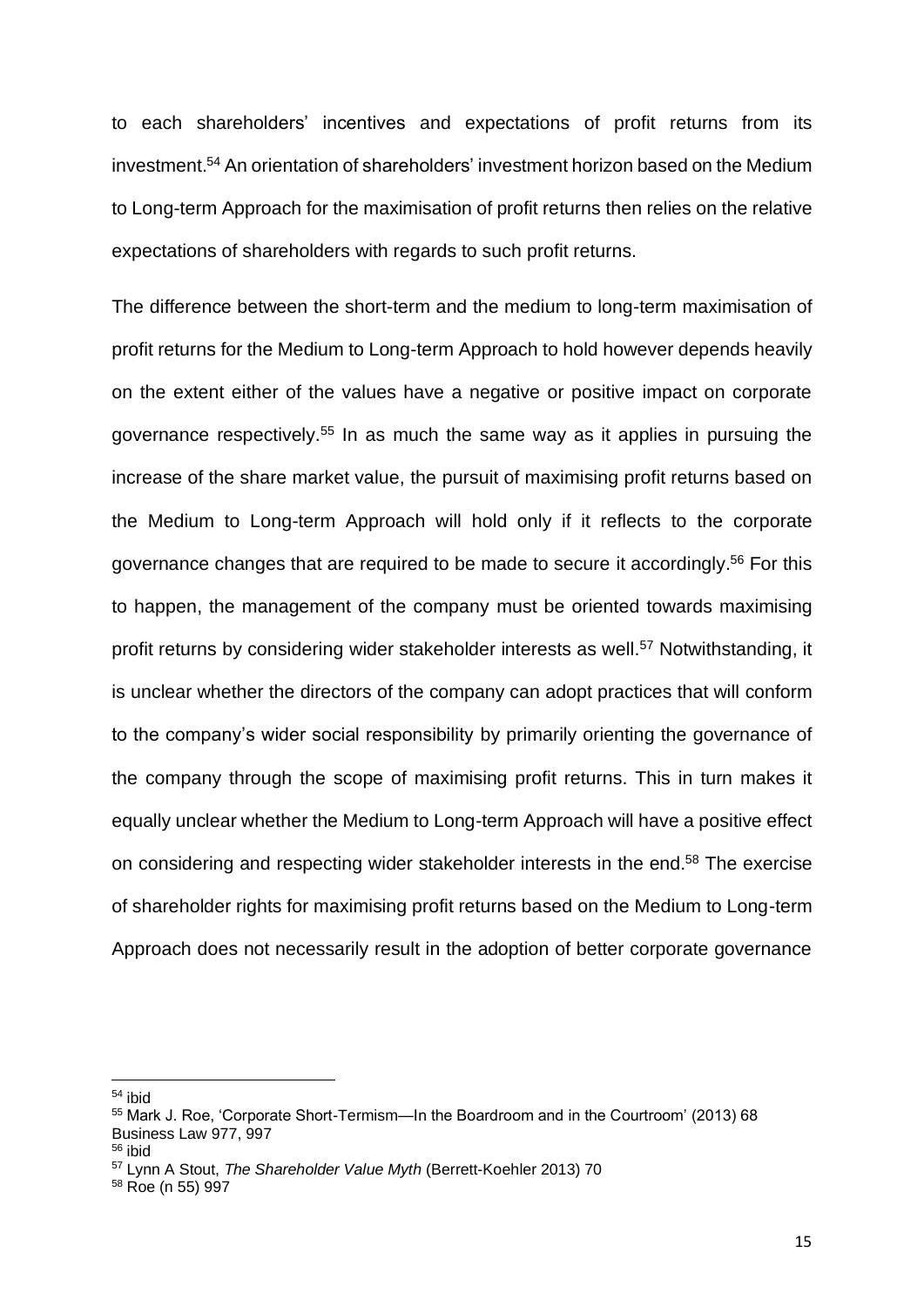within the company. Rather, it ensures that shareholders expectations in terms of profit returns over a set period of time will be met.

It must be remembered though that shareholders' actions can as well have regard to wider social considerations, especially if shareholders act on behalf of other stakeholders too.<sup>59</sup> This is not conceptually unfounded given the fact that shareholders can, and in fact do, adopt practices that correlate with the adoption of wider social and environmental policies, irrespective of whether they can generate more profit returns.<sup>60</sup> To claim the opposite would mean that shareholders react solely on the basis of the rational economic man, which is something that behavioural finance and law studies show that is not always the case. $61$  This however does not mean that all shareholders will adopt strategies that aim in respecting wider stakeholder interests based on the pursuit of profit maximisation on the basis of the Medium to Long-term Approach. On the contrary, it depends on the effect the exercise of shareholder rights have on corporate governance based on the shareholders' systemic behaviour and their incentives when exercising their rights. $62$  If the security of wider stakeholder interests though is outweighed by the furtherance of profit maximisation, any efforts by shareholders to pursue profit maximisation based on the Medium to Long-term Approach will fail to achieve any meaningful governance changes, and may likely result in harming both the shareholders' and stakeholders' interests.<sup>63</sup>

#### **4. The Medium to Long-term Approach and Company Law**

<sup>59</sup> Stout (n 57) 70

<sup>60</sup> Lynn Stout, *Cultivating Conscience: How Good Laws Make Good People* (Princeton and Oxford: Princeton University Press, 2011), 98

 $61$  ibid

 $62$  ibid

<sup>63</sup> Anderson (n 34) 50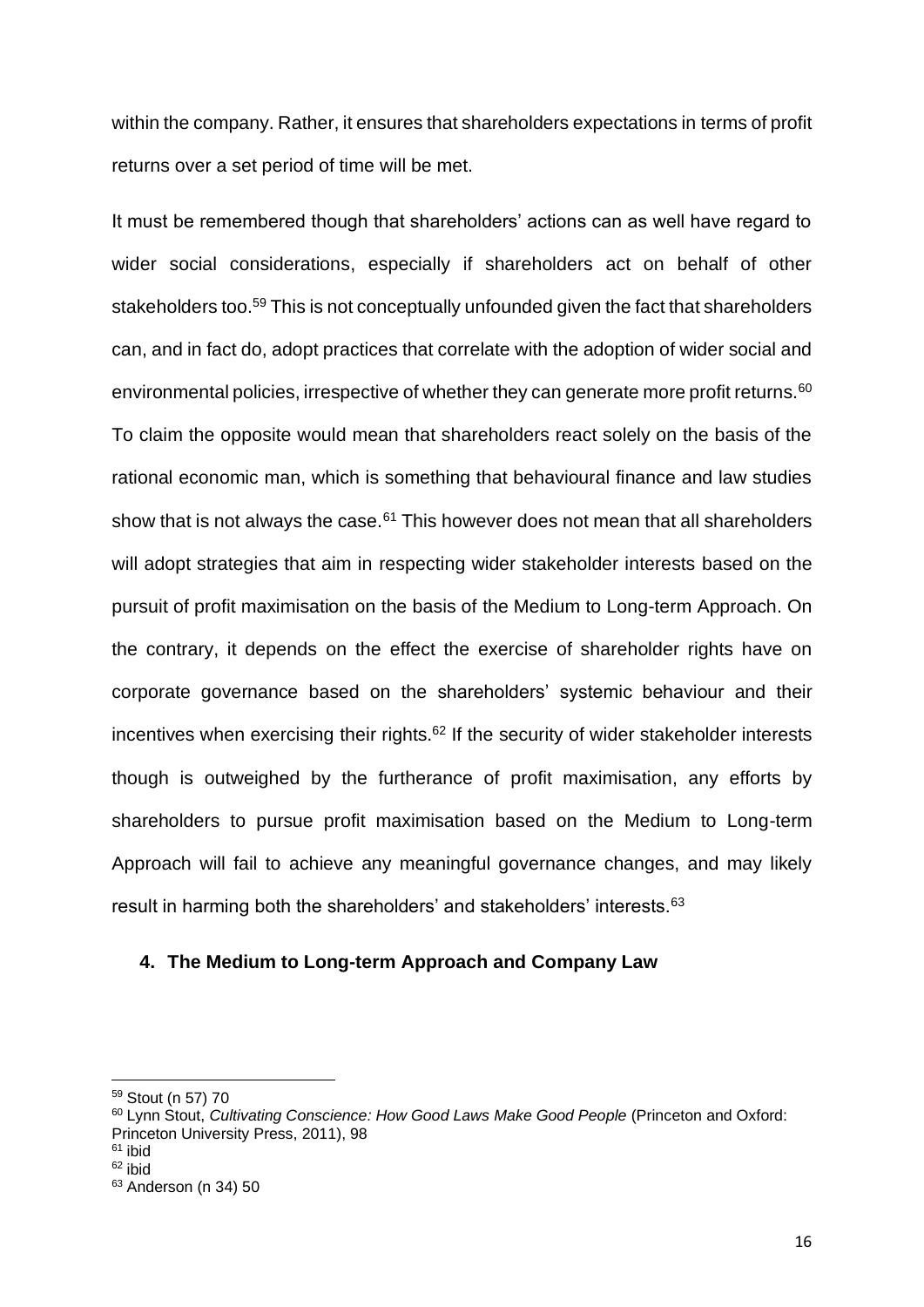The discussion so far has shown that it is unclear whether the Medium to Long-term Approach can ensure that shareholders will pursue the exercise of their rights in a way that good corporate governance will be adopted in the process. The problem however is not that shareholders will exercise their power for short-term purposes for the Medium to Long-term Approach to drive them towards the opposite direction. The problem is that shareholders can still pursue their power for the increase of shareholder value without necessarily regard effectively wider stakeholder interests or whether good corporate governance is ensured in the process. If it is difficult to configure though whether the Medium to Long-term Approach will ensure good corporate governance, any investment strategies and engagement policies implemented by shareholders bear the risk that they will only ensure the accumulation of better profit returns or the increase of the share's market value.<sup>64</sup> Therefore, it may as well be the case that the Medium to Long-term Approach will only drive shareholders into exercising their rights for opportunistic purposes even if it has been established as a set objective for entirely different purposes.<sup>65</sup> In light of this, the Medium to Long-term Approach proves to be no more than just a regulatory endeavour by the SRD II to ensure that shareholders will be more socially responsible while they exercise their rights for increasing the share's market value or the maximisation of shareholders' profits.

Such an endeavour however implies that the SRD II sees the corporate objective for company law or the objective upon which shareholder interests are being secured through prioritising the increase of shareholder value. There are a number of reasons to contest this as a solid basis for regulating shareholder rights. Firstly, each Member

<sup>64</sup> Stout (n 57)

 $65$  ibid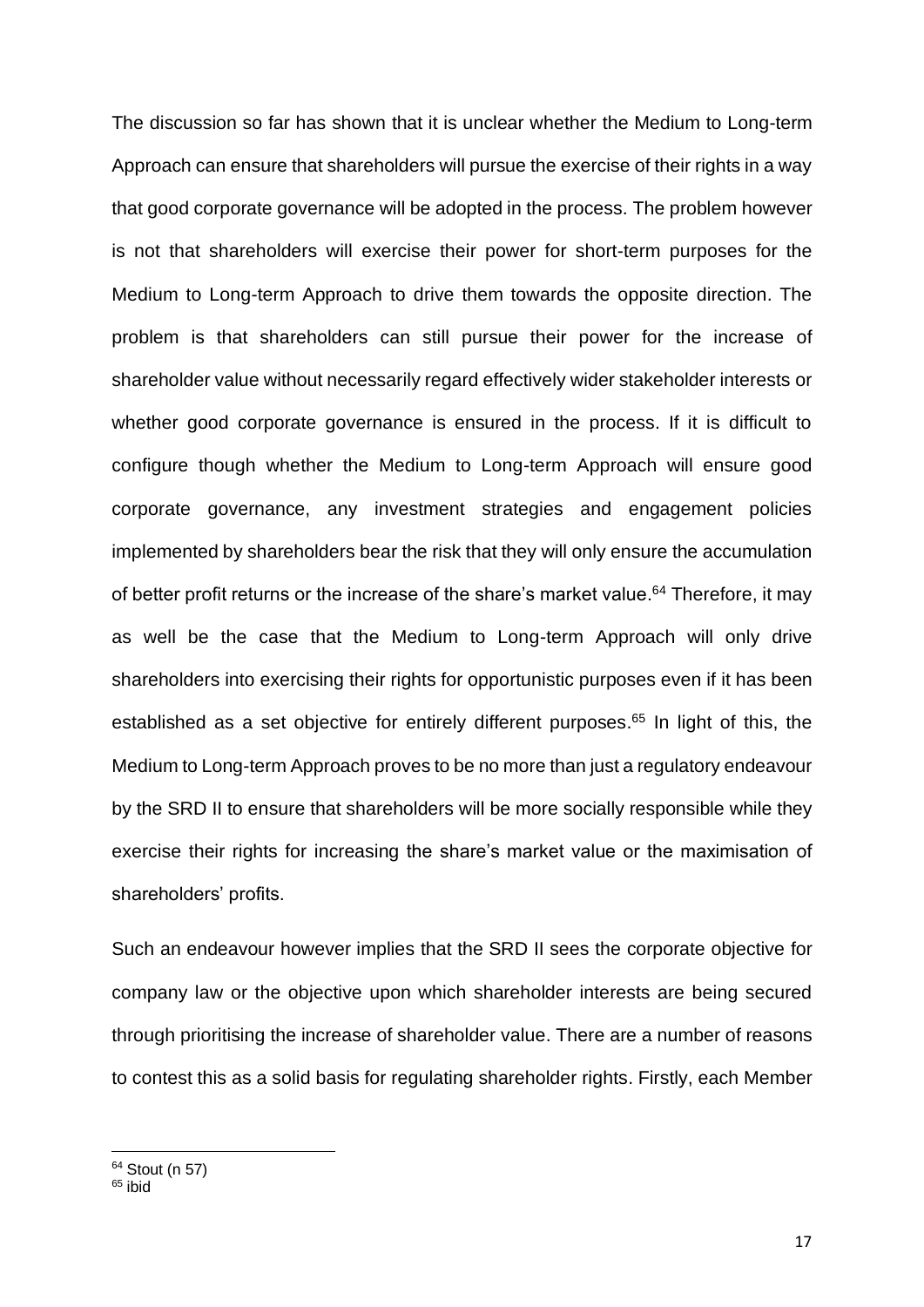State has different criteria on what is in the public interest for company law to regulate and the means to achieve it. $66$  The regulation of shareholders' duties based on the Medium to Long-Term Approach then depends largely on two key conditions: the extent the Medium to Long-term Approach corresponds to national law's interpretation of the corporate objective or the purpose shareholders' interests in the company are secured; and the means national company law in each Member State balances the interests of its corporate constituents.<sup>67</sup>

An analysis of the corporate objective as a matter of company law in each Member State however produces a wide variety of conclusions about what is corporate objective, or how the interests of shareholders are either secured via the pursuit of their rights qua rights of interest or through complying with the overall corporate objective in the process. <sup>68</sup> In continental European jurisdictions for example, regulation of company law is based on giving voice to a wide array of corporate constituents in corporate governance through representation on corporate boards.<sup>69</sup> In contrast, the UK provides more voice to shareholders based on the market influence that is exerted in the regulation of company law.<sup>70</sup> The extent such objectives will be crystallised to the Medium to Long-term Approach, apart from unclear, is subject to the national law implementation and interpretation. This in turn means that the Medium to Long-term Approach would have standing normatively only if it actually conforms to the legitimisation of corporate power by national law through the regulation of company law from which corporate constituents gain such power.<sup>71</sup>

<sup>66</sup> J. E. Parkinson, *Corporate Power and Responsibility: Issues in the Theory of Company Law* (1995, OUP) 23-24

<sup>67</sup> Sjafjell, Johnston, Anker-Sørensen, Millon (n 37) 90-94

 $68$  ibid

<sup>69</sup> Ibid 95-96

<sup>70</sup> ibid

<sup>71</sup> Parkinson (n 66) 24-28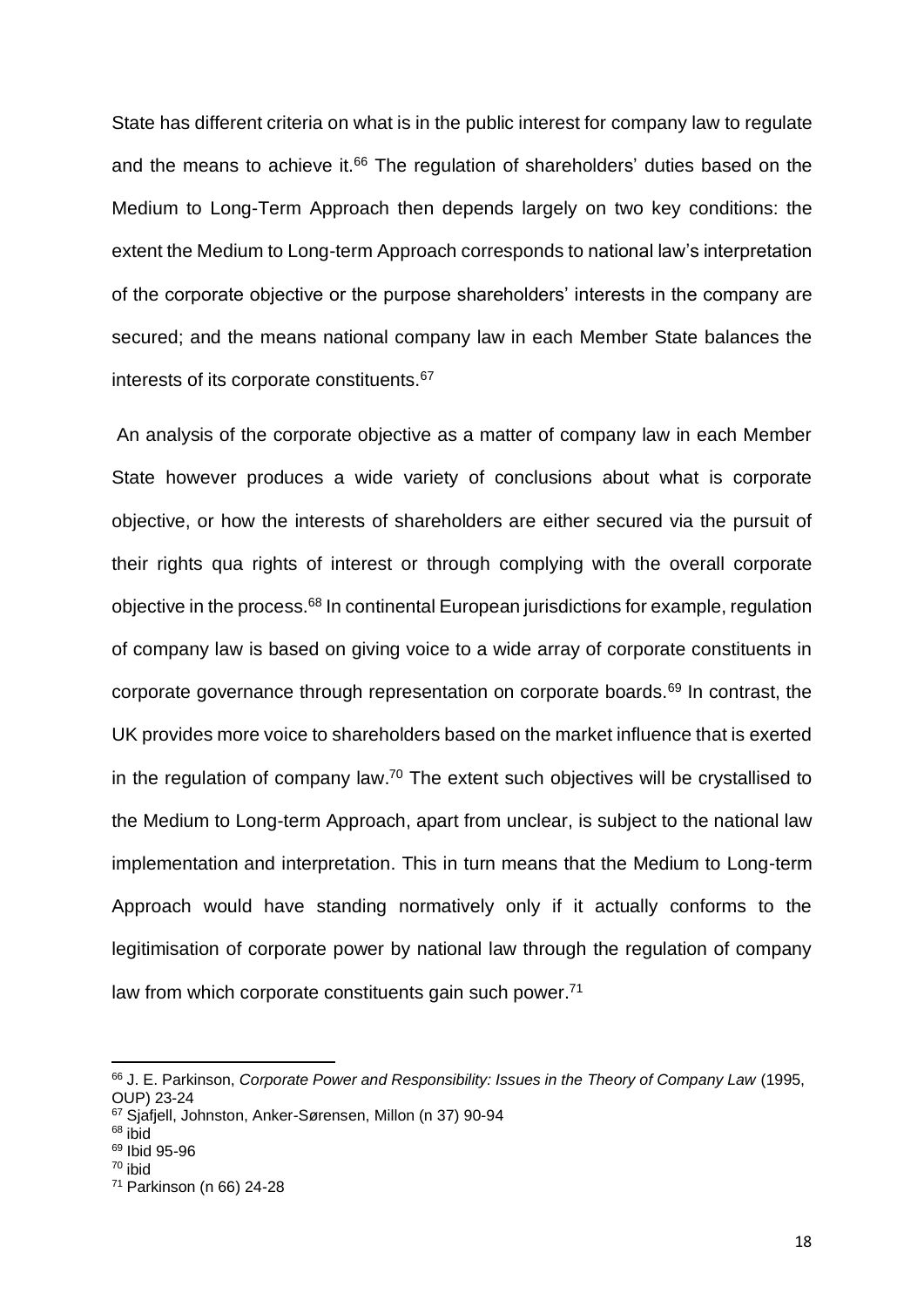Secondly, the increase of shareholder value based on the Medium to Long-term Approach is an aspiration of the expected outcome of corporate legal regulation, not what the regulation itself should be. The Medium to Long-term Approach is a derivative of the idea that pursuing the increase of shareholder value will enhance the overall welfare of the company, its stakeholders and the society in general.<sup>72</sup> This draws normative support from the 'nexus of contracts' theory, which assumes that the corporate objective should be oriented towards the pursuit of shareholder value on the basis that shareholders are the residual claimants of the company.<sup> $73$ </sup> The issue with this view is that all stakeholders, including shareholders, have a residual interest in the company.<sup>74</sup> The 'nexus of contracts' theory is helpful in determining the firm's behaviour, but it is not a necessary prerequisite to regulate corporate governance through its lens, let alone regulate shareholders' behaviour on the basis of affording them primacy through the pursuit of shareholder value.<sup>75</sup>

By focusing then on increasing shareholder power on the basis of such an objective even through the Medium to Long-term Approach, the increase of shareholder value becomes the dogmatic goal of corporate governance regulation for shareholders rather than the means shareholders will advance social welfare through the exercise of their rights.<sup>76</sup> Based on the analysis made in the previous section, it is questionable whether orienting behaviour based on the Medium to Long-term Approach for increasing shareholder value will in turn increase the company's welfare production through the provision of goods, services, jobs, innovation and income to itself and the

<sup>72</sup> See in general A.A. Alchian and H. Demsetz, 'Production, information and economic organization' (1972) 62 American Economic Review, 777; David L. Engel, 'An Approach to Corporate Social Responsibility' (1979) 32 (1)

Stanford Law Review 1

<sup>73</sup> Sjafjell, Johnston, Anker-Sørensen, Millon (n 37) 84

<sup>74</sup> Andrew Johnston, *EC Regulation of Corporate Governance* (2010 CUP) Chapter 2

 $75$  ibid

<sup>76</sup> Parkinson (n 66) 24-33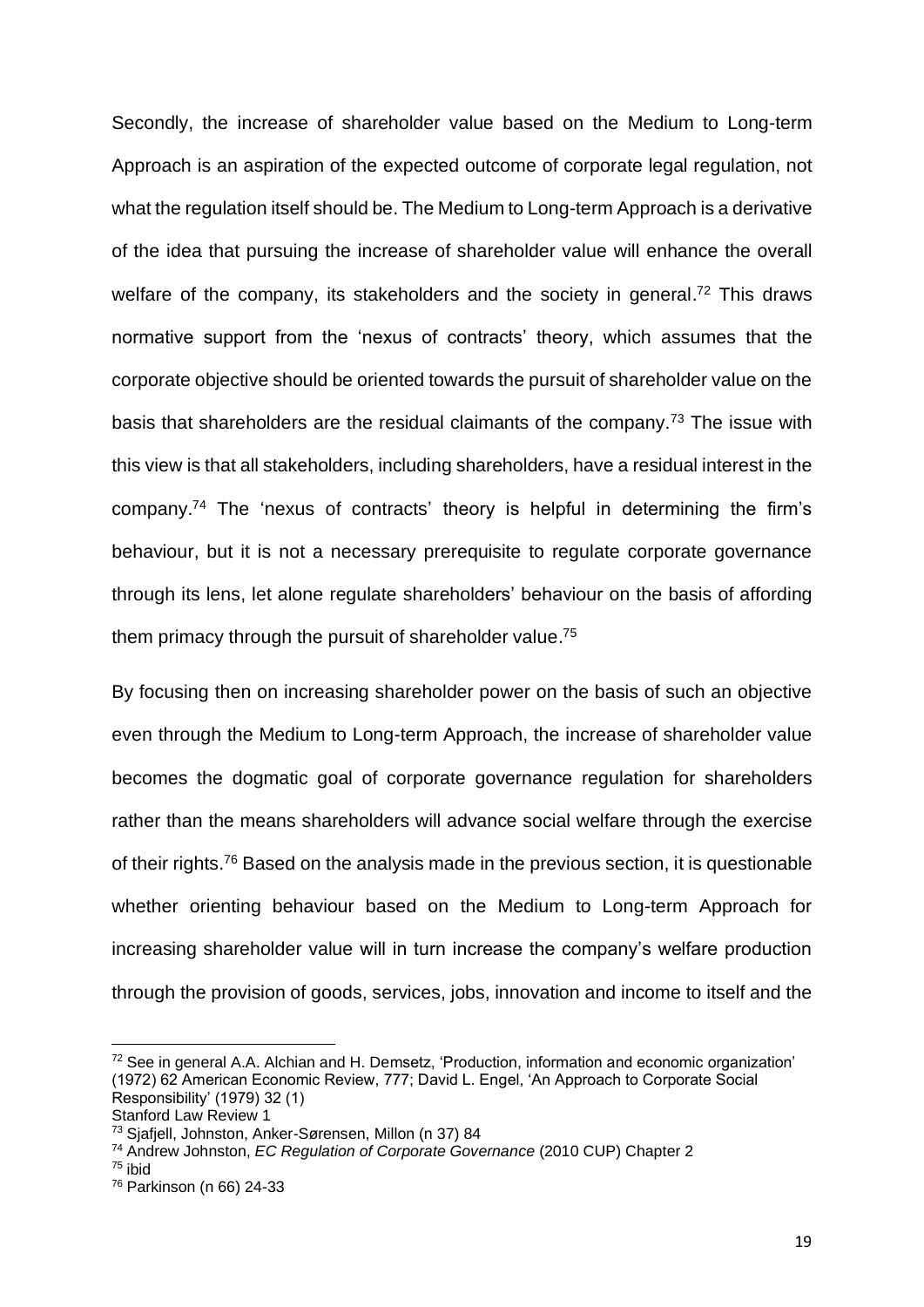society.<sup>77</sup> If European company law regulation aspires to promote sustainability in corporate governance, the increase of shareholder value should have been only a mechanism of promoting the public interest of having socially responsible companies, not the end in itself.

#### **5. Conclusion**

This Article has evaluated the strength of the SRD II's shareholders' duties by questioning the extent the Medium to Long-term Approach for the exercise of shareholder rights for the increase of the share's market value or for maximising profit returns will theoretically ensure the adoption of good corporate governance. In doing so, it has also questioned the extent the Medium to Long-term Approach is an orientation upon which shareholder duties need to be regulated in the first place to achieve corporate social responsibility.

If shareholders' exercise of rights can actually make changes in the corporate governance structure, it leads this Article to make two key conclusions. Firstly, the duties imposed by SRD II based on the Medium to Long-term Approach may be unable to ensure that shareholders will actually adopt practices that will influence the promotion of good governance. Secondly, the exercise, and therefore the enhancement and facilitation of shareholder power must be sought on a corporate objective or on an orientation of pursuing shareholders' interests on an orientation different from that of increasing shareholder value even if it is based on the Medium to Long-term Approach for shareholders to bring changes to the company's governance that will ensure its sustainability and growth.

20

<sup>77</sup> ibid